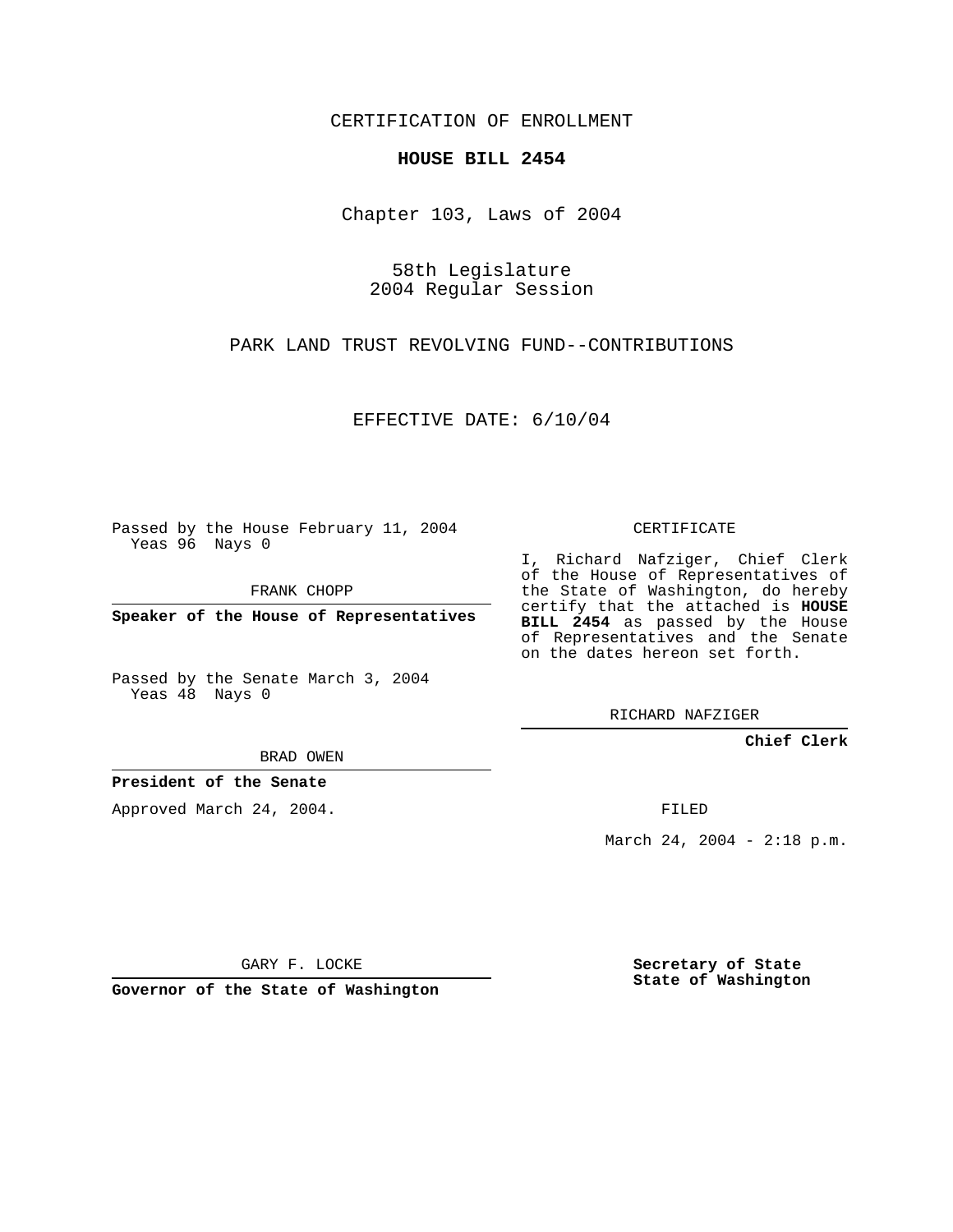## **HOUSE BILL 2454** \_\_\_\_\_\_\_\_\_\_\_\_\_\_\_\_\_\_\_\_\_\_\_\_\_\_\_\_\_\_\_\_\_\_\_\_\_\_\_\_\_\_\_\_\_

\_\_\_\_\_\_\_\_\_\_\_\_\_\_\_\_\_\_\_\_\_\_\_\_\_\_\_\_\_\_\_\_\_\_\_\_\_\_\_\_\_\_\_\_\_

Passed Legislature - 2004 Regular Session

**State of Washington 58th Legislature 2004 Regular Session By** Representatives Buck, Eickmeyer, Armstrong and Bush Read first time 01/14/2004. Referred to Committee on Appropriations.

 1 AN ACT Relating to voluntary contributions to the park land trust 2 revolving fund; and amending RCW 43.30.385.

3 BE IT ENACTED BY THE LEGISLATURE OF THE STATE OF WASHINGTON:

 4 **Sec. 1.** RCW 43.30.385 and 2003 c 334 s 106 are each amended to 5 read as follows:

 6 (1) The park land trust revolving fund is to be utilized by the 7 department for the ((exclusive)) purpose of acquiring real property, 8 including all reasonable costs associated with these acquisitions, as 9 a replacement for the property transferred to the state parks and 10 recreation commission, as directed by the legislature in order to 11 maintain the land base of the affected trusts or under RCW 79.22.060 12 and to receive voluntary contributions for the purpose of operating and 13 maintaining public use and recreation facilities, including trails, 14 managed by the department. Proceeds from transfers of real property to 15 the state parks and recreation commission or other proceeds identified 16 from transfers of real property as directed by the legislature shall be 17 deposited in this fund. Disbursement from the park land trust 18 revolving fund to acquire replacement property and for operating and 19 maintaining public use and recreation facilities shall be on the